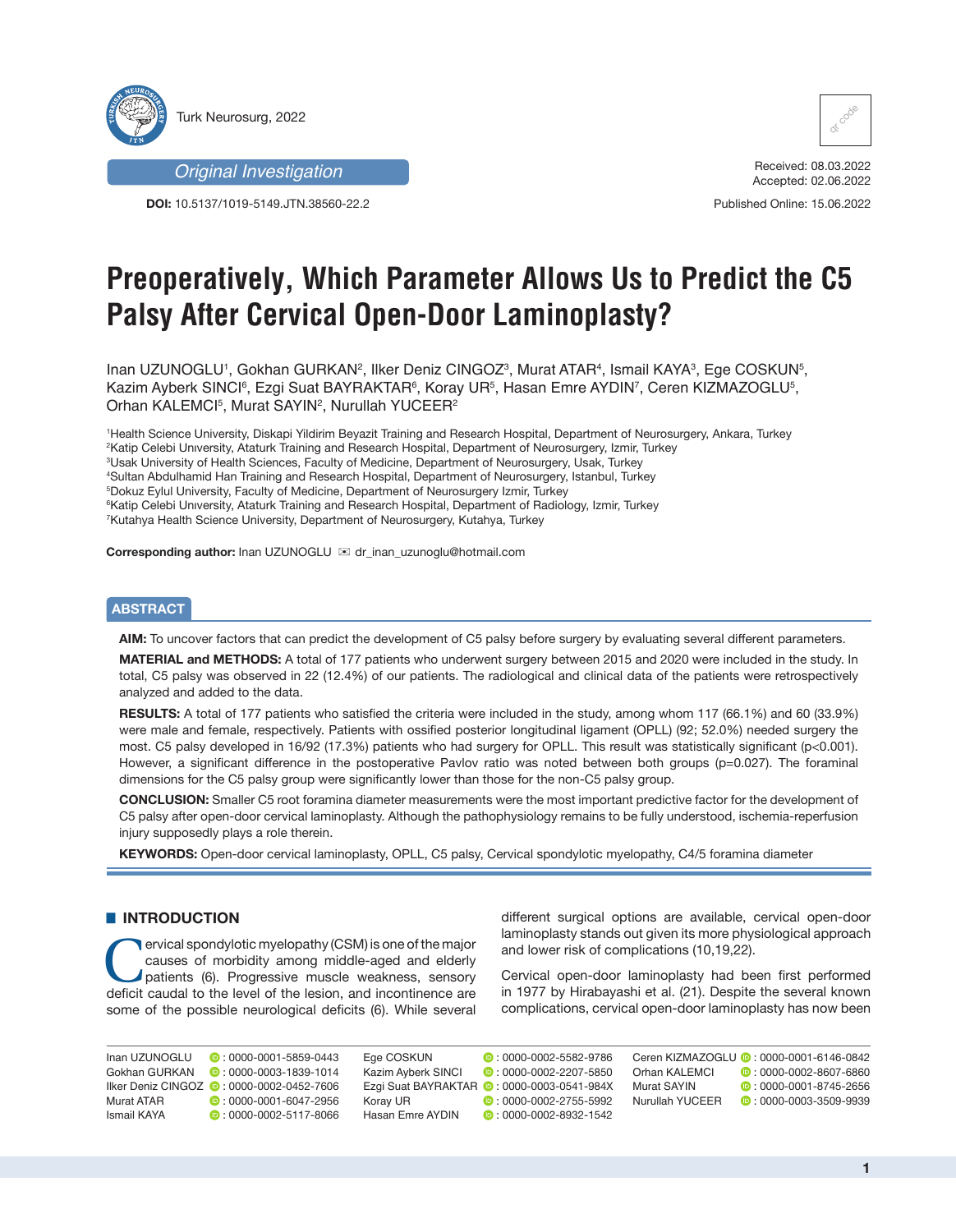widely used in the treatment of CSM given the aging society (10,22). Posterior decompression and fusion surgery has been known to promote higher C5 palsy rates compared to laminoplasty (25). Despite this knowledge, C5 palsy remains one of the most serious complications of laminoplasty, causing muscle weakness, pain, lethargy, and poor quality of life (6). In the literature, half of the patients with C5 palsy exhibited sensory impairment or excruciating pain at the C5 dermatome and 92% exhibited hemilateral palsy, with all deficits occurring within a week of surgery and having a relatively good prognosis; however, patients with severe deficits require a longer period for recovery (10). The prevalence of C5 palsy after cervical open-door laminoplasty has been reported to be approximately 5.1% (16). Several causative factors for C5 palsy have been suggested, such as iatrogenic nerve damage, thermal damage during drilling of the bone, stretching of nerve roots due to displacement of the spinal cord, compression of the root within the stenotic foramina, and ischemia-reperfusion injury of the spinal cord; however, the exact pathophysiology has not been revealed yet (3,5,14,19).

The current study aimed to review the clinical and radiological factors that may cause C5 palsy after cervical laminoplasty surgery.

# █ **MATERIAL and METHODS**

### **Patient Selection and Surgical Technique**

A total of 177 patients who underwent cervical open-door laminoplasty between 2015 and 2020 at our clinic were included in the study. Laminoplasty surgery was performed as described in the literature (10). Accordingly, patients were placed in the prone position with their heads fixed using a Mayfield head holder inflection. After muscle dissection, a thin laminectomy was performed via Kerrison rongeur at the side that will house the mini plates and screws. The lateral massspinous process junction was thinned with the help of a highspeed drill. The ligamentum flavum was excised, after which the whole bony structure was bent toward the thinner side and the other side was elevated. The elevated side is fixed to the lamina using mini plates and screws. The dominant side, for which the patients had complaints, was selected for laminectomy and miniplate insertion. None of the patients who underwent laminoplasty underwent foraminotomy for any reason (prophylactic or foraminal stenosis). All patients displayed CSM findings. Any two or all of the findings of muscle weakness, hyperreactive deep tendon reflexes, and the presence of a pathological reflex were identified during a clinical examination. Muscle weakness was evaluated using a manual muscle test (MMT). Patients with an MMT score <3 were considered to have C5 palsy on follow-up immediately after the procedure or on the second postoperative week. Patients with CSM symptoms underwent surgery due to ossified posterior longitudinal ligament (OPLL), cervical spinal stenosis (CSS), 2 or more levels of cervical disk herniation (CDH), and cervical epidural abscess. Patients who underwent surgery due to cervical intramedullary tumors and any patients who underwent laminoplasty with bilateral miniplate and screw insertion due to any reason were excluded from

the study. Concurrently, no patient with cervical instability underwent laminoplasty. Instead, they were treated with cervical posterior stabilization and fusion. Ethics committee approval was obtained from our university (24.06.2021; IRB No: 0342).

#### **Evaluation of Results**

Our patients were evaluated using preoperative and postoperative values of the Pavlov ratio (12), Modified Japanese Orthopedic Association (mJOA) classification and recovery score [(postoperative score) / (18 − preoperative score)  $\times$  100], and American Spinal Injury Association (ASIA) classification. At the C4/5 level, the anteroposterior length and length between the C4 corpus posterior margin and most anterior part of the spinal cord were measured using axial computed tomography (CT) (Figure 1). In addition, the shift difference in the cervical cord was also measured and verified (Figure 2). The C2–C7 Cobb Angle was measured from cervical lateral radiographs.

Preoperative cervical spine magnetic resonance imaging (MRI) was used to determine whether high-intensity zones existed in the spinal cord and, if present, the number of levels it covers and whether it is present cranially to the C5 root exit (Figure 3). Moreover, the axial dimensional measurements of the C5 root foramina at the side of miniplate insertion, the number of segments in which laminoplasty was performed, and the degree of laminar widening were measured using CT. All measurements were performed using surgimap spine-free software (http://www.surgimap.com: Nemaris Inc., New York, USA) by two different neuroradiologists who were blinded to each other's measurements after their average values were obtained. The presence of C5 palsy postoperatively was also noted. Patients who were followed up for at least 6 months and whose radiological and clinical data could be accessed in hospital information systems were included in our study. Other than this, our patients were excluded from the study. In addition, age, sex, the underlying etiology of the pathology, comorbidities, complications, and duration of follow-up were added to the data.

### **Statistical Evaluation**

Statistical analysis was conducted using Statistical Package for the Social Sciences version 15.0 (IBM Corp., Armonk, New York, USA) program. The Chi-square test and independentsample t-test were utilized. The value of p<0.05 was considered statistically significant.

# █ **RESULTS**

A total of 177 patients who satisfied the adequate followup and criteria underwent cervical open-door laminoplasty surgery at the Neurosurgery Department of Izmir Katip Çelebi University Atatürk Education and Research Hospital between 2015 and 2021 were included in our study. The mean age of our patients was  $58.1 \pm 11.8$ . Among the included patients, 117 (66.1%) were male and 60 (33.9%) were female. Moreover, 92 (52.0%) underwent surgery due to OPLL (Figure 4), 50 (28.2%) due to CSS, 33 (18.6%) due to multi-level CDH, and 2 (1.1%)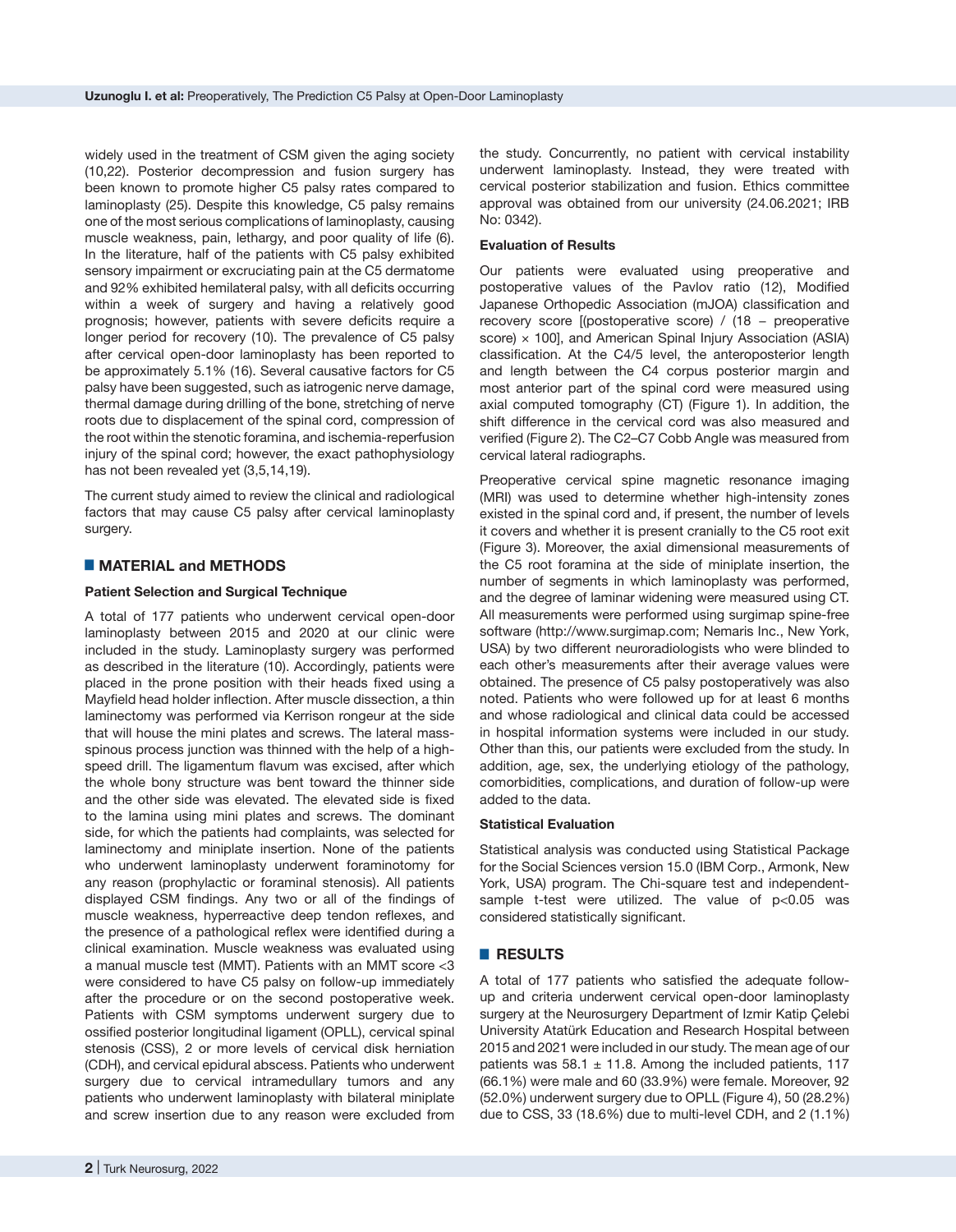

**Figure 1: A)** Preoperative axial cervical CT; Line 1 (green arrow); The anteroposterior (AP) distance of the spinal canal at the C4/C5 level. Line 2,3 (red-white arrow); The transverse distance of the C4/5 foramen. **B)** Sagittal cervical CT line demonstrate the level of figure A and C. **C)** Postoperative axial cervical CT; Line 1 (green arrow): The anteroposterior (corpus posterior-lamina anterior) distance of the spinal canal at the C4/C5 level.



**Figure 2:** White Arrow: The posterior shift of the spinal cord at C4–5. The distance of the craniocaudal middle point of C4/5 disc posterior and nearest point of the anterior margin of the spinal cord.(between postoperative and preoperative distance demonstrate spinal cord shift).



**Figure 3: A)** Cervical sagittal T2-weighted MRI high-intensity zone. **B)** Cervical axial T2-weighted MRI high-intensity zone (White arrow).

due to cervical spinal abscess. Meanwhile, 102 (57.6%) of our patients did not have any known additional diseases. However, diabetes mellitus, hypertension, coronary artery disease, cerebrovascular disease, pulmonary pathology, renal insufficiency, malignancies, and autoimmune diseases were present in our patients. Right- and left-sided instrumentation was done in 117 (66.1%) and 60 (33.9%) patients, respectively. This difference was statistically significant (p=0.003). Half of the 22 patients with postoperative C5 palsy exhibited highintensity zones on T2-weighted preoperative cervical MRI, whereas the other half did not. Meanwhile, 10 cases in the C5 palsy group showed high-intensity zones on T2-weighted MRI above the C4 pedicle, whereas 12 cases in the group showed a high-intensity zone below the C4 pedicle. No statistically significant difference between the C5 palsy group and the other group in the detection of a high-intensity zone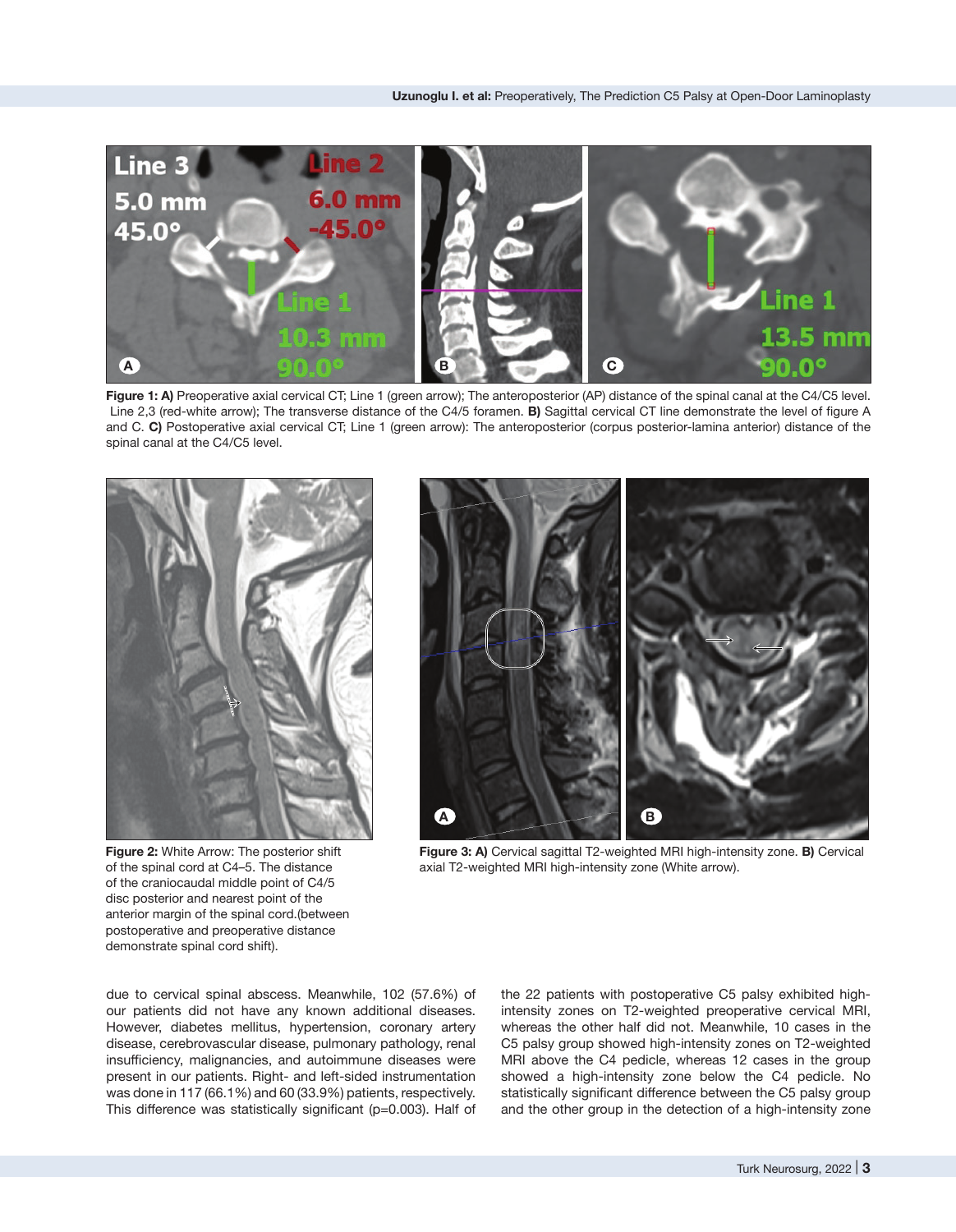

**Figure 4: A, B)** Preoperative cervical axial-sagittal T2-weighted MRI OPLL. **C, D)** Preoperative cervical axial-sagittal CT OPLL. **E, F)** Postoperative cervical axial-sagittal CT OPLL.

on T2-weighted MRI on the C4 pedicle (p=0.530). The number of segments operated on ranged from 2 to 6. Mini plate/ screw insertion was performed in four laminae at most in a single operation. No significant difference in terms of laminar widening angle was observed between the non-C5 palsy and C5 palsy groups. Our patients' preoperative and postoperative ASIA scores were added to the data (Table I).

Whereas the postoperative Pavlov ratio averaged  $0.80 \pm 0.25$ (1.0–1. 34). No significant difference regarding the preoperative Pavlov ratios was observed between the C5 palsy and non-C5 palsy groups (p=0.807). However, a significant difference in the postoperative Pavlov ratio was noted between both groups (p=0.027). For the entire cohort, the mean preoperative and postoperative mJOA score was  $16.03 \pm 1.72$  and  $17.01 \pm 1.65$ , respectively. Although significant differences in postoperative mJOA scores and recovery rates were observed between groups, no significant difference in preoperative mJOA scores was noted (Table II).

The mean preoperative and postoperative anteroposterior dimension of the spinal canal was  $11.12 \pm 1.64$  and  $13.82 \pm 1.64$ 0.44, respectively, with no significant difference between the two groups. The shifting of the spinal cord was measured on T2-weighted MRI. No significant difference was found between the C5 palsy and non-C5 palsy groups (p=0.128). Additionally, no significant difference in preoperative and postoperative Cobb angle measurements was observed for both groups (p=0.441 and 0.349). Dimensions of C5 root foramina on both sides and the distance between the corpus and facet joint on the instrumented side were measured from the axial cervical CT.(8) The foraminal dimensions in the C5 palsy group were significantly lower than that in the non-C5 palsy group (Table III).

After adequate rehabilitation, five of our 22 patients who underwent cervical open-door laminoplasty and then developed C5 palsy were able to recover their muscle strength. However, although the remaining 17 patients achieved partial improvement, the loss of muscle strength continued to affect their daily lives. In addition to patients with C5 palsy, revision surgery or additional procedures were needed due to surgical wound site problems in four patients, one of whom required wound site exploration due to a local infection. A cerebral spinal fluid fistula was detected due to

dural tear in three patients, which was controlled after shortterm lumbar drainage application, after which patients were discharged. Moreover, two patients who had severe CSS developed paraplegia postoperatively. During perioperative examinations, no data could be produced to explain this clinical condition (bleeding, instability, dural tear, epidural hematoma, etc.). However, with the current national health insurance system, neuromonitorization was not being paid back to caregiver institutions for these types of diseases (CSS and OPLL, etc.). Thus, given the absence of clear data regarding the procedures causing neurological impairment, such as intubation, positioning, or intraoperative period, these patients were excluded from the C5 palsy group.

#### █ **DISCUSSION**

C5 palsy, which may develop after cervical open-door laminoplasty, is a complication that cannot be predicted with existing preoperative data, with studies showing incidence rates of up to 13.6% (7). In the current study, an incidence rate of 12.4% had been observed. This may be more clearly explained by the theory of nerve root injury, which states that the root of C5 is shorter than that of other nerves after leaving the dura mater until it exits through the foramen. Additionally, the C4–C5 foramen is narrower than other cervical foramina, and the posterior ramus is also shorter on the C4–C5 nerves (4,10,15). These findings suggest that the development of C5 palsy may be a multi-factorial process (8). For this reason, we sought to evaluate the radiological and clinical findings that can help us predict preoperative C5 palsy risk.

Although studies have emphasized that C5 palsy may occur due to the shifting of the spinal cord (13, 20), other studies have failed to demonstrate any significant correlation (8). In some studies, C5 palsy has micro miniaturization been reported to occur at a higher rate in patients who underwent surgery due to OPLL (10). Evidence has highlighted the role of increased spinal cord shifting and further stretching of the C5 root in the development of OPLL (1,8). A meta-analysis by Shou F et al. on a total of 79 studies and 704 cases showed no significant difference in the development of postoperative C5 palsy between patients who underwent surgery due to OPLL (5.8%) and CSS (4.5%) (16). Similarly, Nakajima H et al. found no significant difference but also indicated that they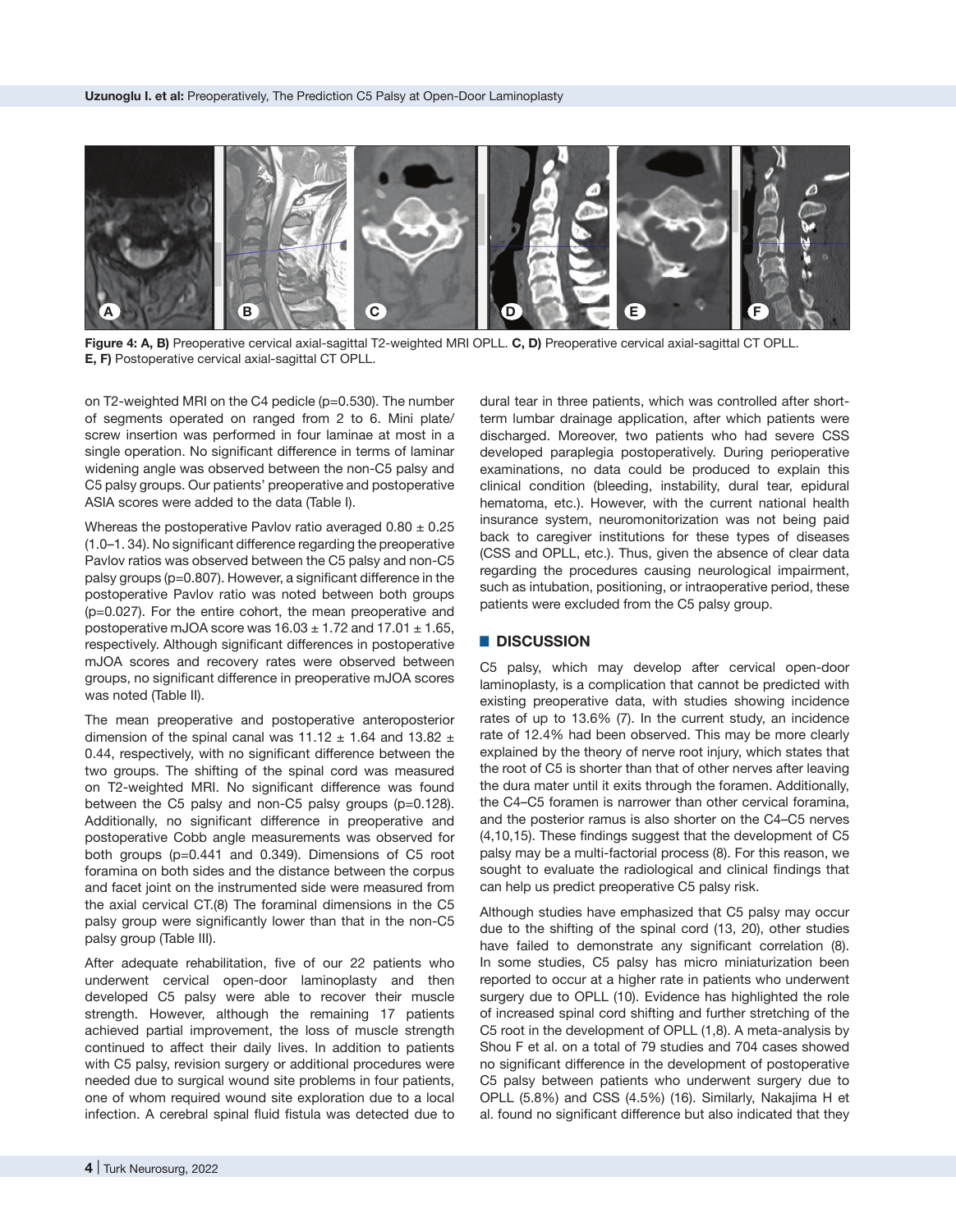**Table I:** Distribution of Patients according to Preoperative Data

|                                                           | $C5$ palsy $(+)$             | C5palsy(-)                 | p       |
|-----------------------------------------------------------|------------------------------|----------------------------|---------|
| Age                                                       | $61.63 \pm 13.43$ (35-86)    | $57.58 \pm 11.49$ (19-90)  | 0.234   |
| Gender                                                    | 22 (12.4%)                   | 155 (87.6%)                |         |
| Male                                                      | 15 (8.4%)                    | 102 (57.6%)                | 0.645   |
| Female                                                    | 7 (4.0%)                     | 53 (30.0%)                 |         |
| Disease                                                   |                              |                            |         |
| OPLL                                                      | 16 (9.1%)                    | 76 (43.0%)                 | < 0.001 |
| <b>CSS</b>                                                | 4(2.3%)                      | 46 (25.9%)                 | < 0.001 |
| <b>CDH</b>                                                | 2(1.2%)                      | 31 (17.5%)                 | 0.905   |
| <b>Epidural Abscess</b>                                   | 0                            | 2(1.2%)                    | 0.162   |
| <b>Predisposing Disease</b>                               |                              |                            |         |
| None                                                      | 13 (7.3%)                    | 89 (50.2%)                 |         |
| <b>DM</b>                                                 | 3(1.7%)                      | 23 (12.9%)                 |         |
| HT                                                        | 4(2.2%)                      | 20 (11.3%)                 |         |
| CAD                                                       | $1(0.5\%)$                   | $1(0.5\%)$                 |         |
| <b>CVD</b>                                                | $1(0.5\%)$                   | 8(4.5%)                    |         |
| <b>Pulmonary Disease</b>                                  | 0                            | 6(3.3%)                    |         |
| <b>Renal Disease</b>                                      | 0                            | $1(0.5\%)$                 |         |
| Malignancy                                                | 0                            | 6(3.3%)                    |         |
| Autoimmune disease                                        | 0                            | 1(0.5)                     |         |
| Side                                                      |                              |                            |         |
| Right                                                     | 17 (9.6%)                    | 100 (56.5%)                | 0.003   |
| Left                                                      | 5(2.8%)                      | 55 (31.1%)                 |         |
| T2 hyperintensity on sagittal MRI                         |                              |                            |         |
| $^{(+)}$                                                  | 11 (6.2%)                    | 54 (30.5%)                 | 0.467   |
| $(-)$                                                     | 11 (6.2%)                    | 101 (57.1%)                |         |
| T2 hyperintensity on sagittal MRI                         |                              |                            |         |
| 0                                                         | 11 (6.3%)                    | 101 (57.1%)                |         |
| 1                                                         | $2(1.1\%)$                   | 16 (9.1%)                  |         |
| 2                                                         | 7(4.3%)                      | 21 (11.9%)                 |         |
| 3                                                         | $1(0.5\%)$                   | 10 (5.8%)                  |         |
| 4                                                         | $1(0.5\%)$                   | 6(3.6%)                    |         |
| 5                                                         | 0                            | $1(0.5\%)$                 |         |
| T2 hyperintensity on sagittal MRI                         |                              |                            |         |
| Up to C4 pedicle                                          | 10 (5.7%)                    | 33 (18.6%)                 | 0.530   |
| Down the C4 pedicle                                       | 12 (6.8%)                    | 122 (68.9%)                |         |
| No. of Lamina                                             |                              |                            |         |
| 2                                                         | 0                            | 3(1.6%)                    |         |
| 3                                                         | 4(2.2%)                      | 26 (14.8%)                 |         |
| 4                                                         | 14 (7.9%)                    | 113 (63.9%)                |         |
| 5<br>6                                                    | 3(1.6%)<br>$1(0.5\%)$        | 11 (6.4%)<br>$2(1.1\%)$    |         |
|                                                           |                              |                            |         |
| Preoperative/Postoperative Asia score(No. of<br>patients) |                              |                            |         |
| Α                                                         | 0                            | 0                          |         |
| B                                                         | 1/1                          | 0                          |         |
| $\mathsf C$                                               | 3/8                          | 11/3                       |         |
| D                                                         | 14/13                        | 47/31                      |         |
| E                                                         | 4/0                          | 97/121                     |         |
| Lamina opening angle(°)                                   | $33.31 \pm 7.77$ (21.3-49.7) | $32.1 \pm 9.2$ (14.2-62.0) | 0.522   |

*OPLL: Ossified posterior longitudinal ligament, CSS: Cervical spinal stenosis, CDH: Cervical disc hernia, Dm: Diabetes mellitus, HT: Hypertension, CAD: Coronary artery disease, CVD: Cerebrovascular disease.*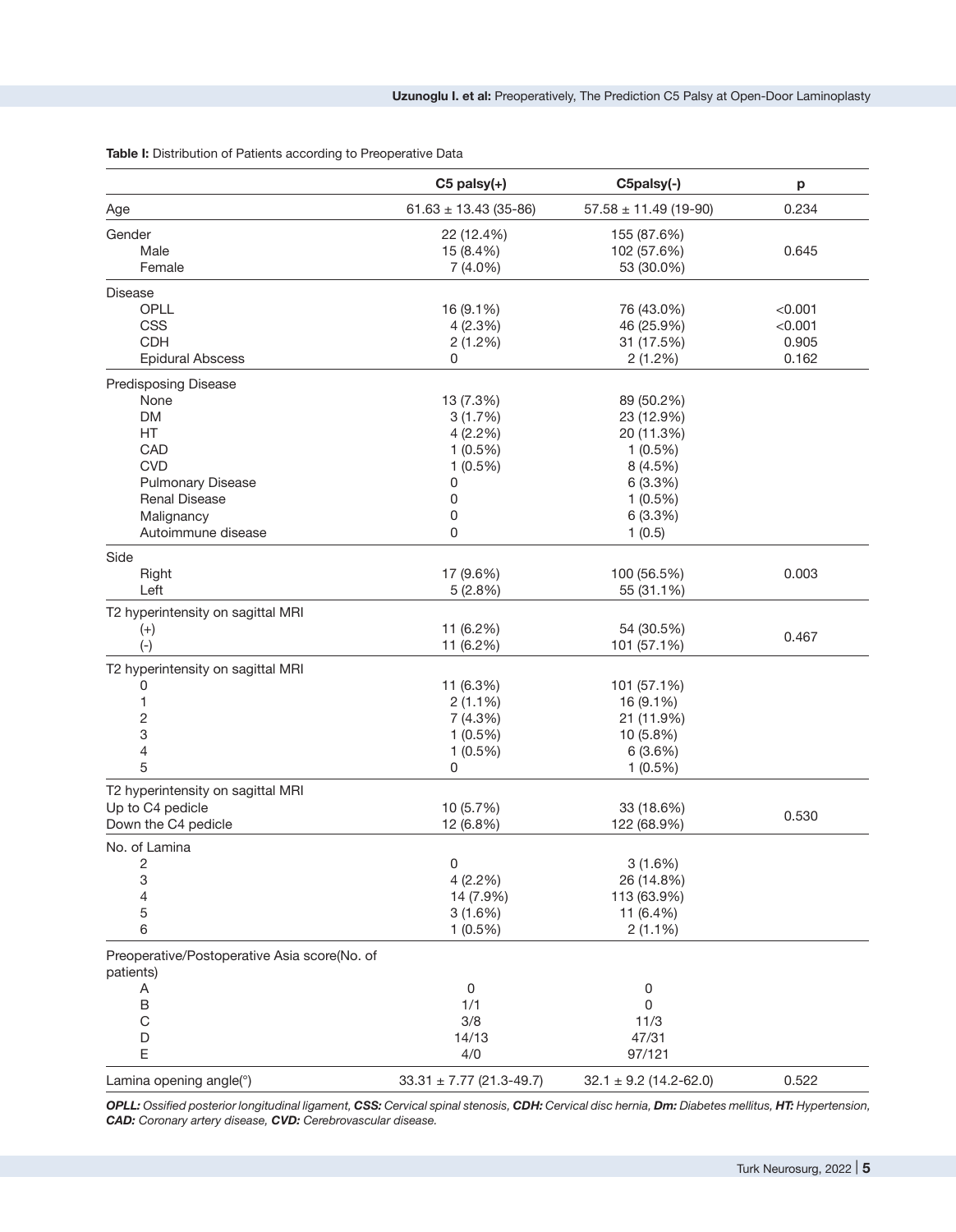|                            | $C5$ palsy $(+)$            | $C5$ palsy $(-)$            | р     |
|----------------------------|-----------------------------|-----------------------------|-------|
| Preoperative Pavlov ratio  | $0.63 \pm 0.13$ (0.33-0.83) | $0.63 \pm 0.14$ (0.23-1.08) | 0.807 |
| Postoperative Pavlov ratio | $0.82 \pm 0.12$ (0.53-0.98) | $0.80 \pm 0.27$ (0.18-1.34) | 0.027 |
| Preoperative mJOA Score    | $14.95 \pm 1.73$ (11-17)    | $16.18 \pm 1.67$ (8-17)     | 0.329 |
| Postoperative mJOA Score   | $14.27 \pm 2.02$ (9-17)     | $17.40 \pm 1.15(11-18)$     | 0.000 |
| mJOA recovery rate (%)     | $-26.27 \pm 80.05$          | $77.82 \pm 34.56$           | 0.000 |
|                            |                             |                             |       |

**Table II:** Data of Our Patients According to Pavlov Ratio and m(JOA) Scores

**Table III:** Distribution of Patients According to Preoperative and Postoperative Radiological Data

|                                             | $C5$ palsy $(+)$             | $C5$ palsy $(-)$             | p     |
|---------------------------------------------|------------------------------|------------------------------|-------|
| Preoperative APD (mm) <sup>#</sup>          | $11.35 \pm 1.80$ (7.7-14.5)  | $11.08 \pm 1.67$ (5.9-15.4)  | 0.407 |
| Postoperative APD (mm) <sup>#</sup>         | $14.38 \pm 3.58$ (1.6-19.6)  | $13.73 \pm 4.53$ (10.3-20.5) | 0.261 |
| $\Delta$ APD (mm) <sup>#</sup>              | $3.75 \pm 2.04$ (0.2-9.4)    | $4.10 \pm 1.83$ (0.2-9.0)    | 0.796 |
| Spinal cord Shift (mm)                      | $2.73 \pm 1.19$ (0.5-4.9)    | $3.36 \pm 1.68$ (0.2-9.8)    | 0.128 |
| Preoperative Cobb Angle°                    | $13.76 \pm 4.76$ (11.6-21.8) | $12.96 \pm 5.06$ (6.7-24.1)  | 0.441 |
| Postoperative Cobb Angle°                   | $21.55 \pm 7.89$ (7.7-30.4)  | $20.22 \pm 8.84$ (12.2-34.2) | 0.349 |
| Transverse Diameter of C4/5<br>foramen (mm) |                              |                              |       |
| Right                                       | $3.11 \pm 0.89$ (1.3-4.8)    | $3.70 \pm 1.58$ (1.4-7.2)    | 0.028 |
| Left                                        | $3.46 \pm 0.83$ (2.2-5.8)    | $3.63 \pm 1.60$ (1.0-7.5)    | 0.006 |

*# C4-5 Axial CT sequence, spinal canal anterioposterior diameter.*

performed surgery on cases with severe OPLL and kyphosis with anterior cervical surgical options (10). The current study found no significant association between cord shift and the presence of C5 palsy (p=0.128). C5 palsy developed in 16/92 (17.3%) patients who underwent surgery due to OPLL. This result was statistically significant (p<0.001). However, no correlation was found between cases with OPLL and spinal cord shift (p=0.503). In 4/50 (8.0%) cases who underwent surgery due to CSS, C5 palsy appeared to be significant (p<0.001). In addition, spinal cord shift was found to be more common in those cases (p=0.011). One possible reason may be larger free space for spinal cord movement postoperatively in patients who underwent surgery for CSS. Accordingly, only anterior compression is present in OPLL, whereas additional compression posteriorly due to the presence of ligamentous and bony structure in is present CSS. After the removal of posterior structures, a larger space would be available, allowing the spinal cord to be freed further.

Some studies have proposed a lamina widening angle between 15°–30°and 45°–60° as a factor preventing C5 palsy. Some authors have stated (26) off values such as 53.5° or 60° to prevent C5 palsy (19,20). In our study, lamina widening angles between 14.2° and 62.0° were obtained. We did not observe a significant correlation between the lamina widening angle and the risk of C5 palsy (p=0.522). In addition, several studies have indicated male sex as an independent risk factor

for the development of postoperative C5 palsy (23). In our study, 64.4% (117/177) of the total number of patients were male, with the number of male patients with C5 palsy being approximately twice that of female patients. However, these findings were not significant (p=0.645).

Reports have shown that C5 palsy may occur due to C4– C5 foraminal stenosis preoperatively (6,7). Matsunaga et al. showed that the average foramen diameter of C4–C5 foramen was 2.3 and 3.3 mm for the C5 palsy and normal groups, respectively (8). Another study found that a foramen diameter of <2.57 mm promoted a 66-fold increase in the risk of C5 palsy (24). Kurakawa T. et al. reported that a C4– C5 foramen diameter of <2.7 mm may increase the risk of C5 palsy postoperatively, whereas another study showed that a foraminal diameter of <2.1 mm was a significant risk factor for C5 palsy (10). In our study, C5 palsy was observed in cases with a foramen diameter of fewer than 3.11 mm on the right side and <3.46 mm on the left. Both values were significant (p=0.028, p=0.006, respectively). Some studies recommended prophylactic foraminotomy in cases with preoperative foraminal stenosis, whereas others reported that prophylactic foraminotomy may cause C5 palsy (8,10). Our group has never included foraminotomy in any of our cases. Although foraminal stenosis itself is not considered a primary cause of postoperative C5 palsy, it may cause several different pathological processes that could eventually cause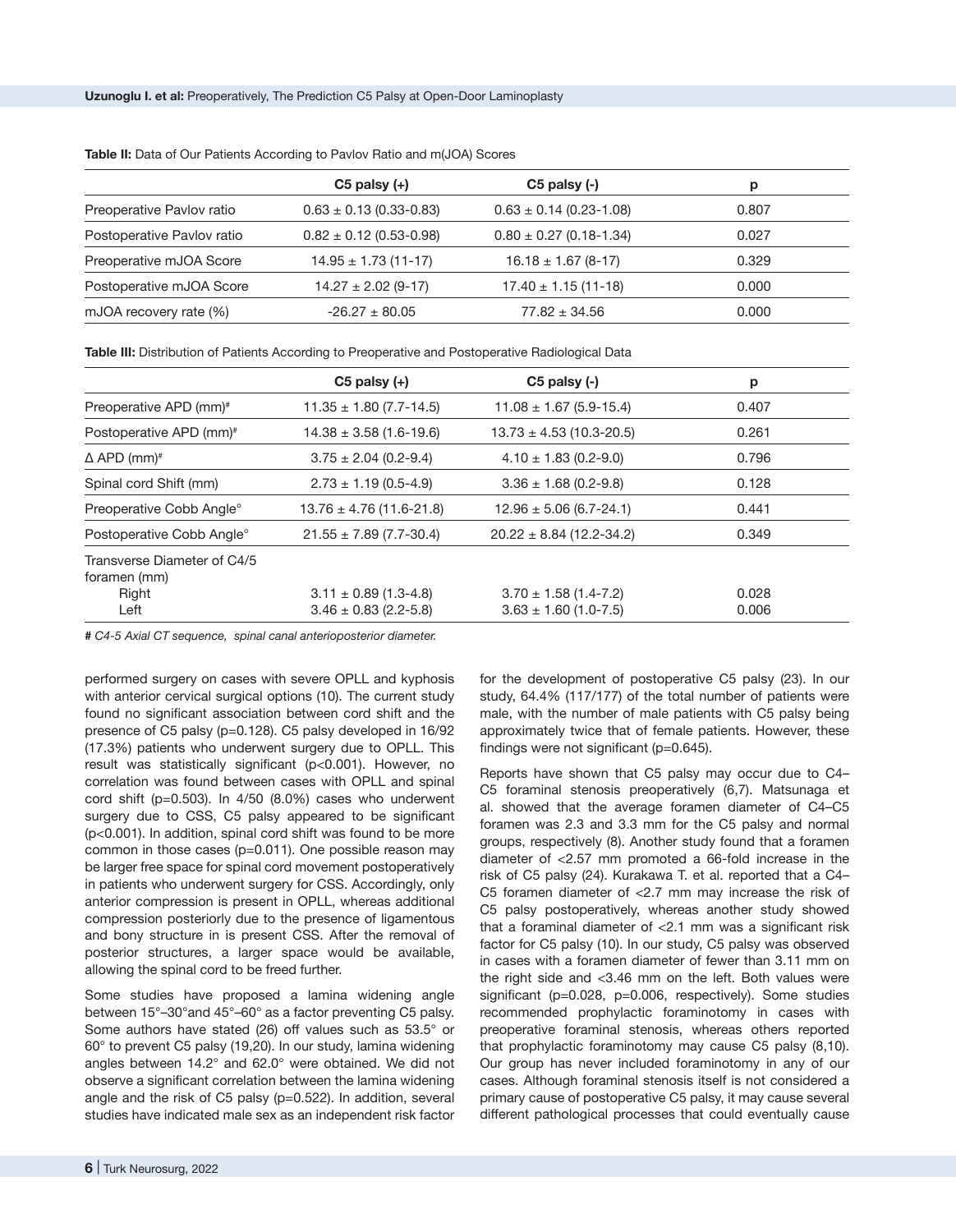damage to sensitive nerve tissue (8). Some studies have concluded that high-intensity zones on T2-weighted MRI may be associated with C5 palsy (2,13,20). However, Imagama et al. (6) found no relationship between these two. In the current study, no significant correlation had been found between the presence of a high-intensity zone above the C4 pedicle level on preoperative T2-weighted MRI and postoperative C5 palsy (p=0.530). Furthermore, the mechanism for unilateral neuronal damage caused by the presence of a high-intensity zone on T2-weighted MRI has yet to be clarified.

Bingjin Wang et al. stated that a preoperative Pavlov ratio of <0.65 or postoperative Pavlov ratio of >1.01 may increase the incidence of postoperative C5 palsy (21). Although our study did not obtain statistically significant results, postoperative Pavlov ratio values were greater compared to preoperative values in all our patients. The mean postoperative Pavlov ratio was found to be higher in the C5 palsy group than in the non-C5 palsy group. Thus, the risk of C5 palsy development was associated with the postoperative Pavlov ratio (p=0.027).

Published studies have stated that C5 palsy may develop after direct nerve damage due to the thermal effect resulting from the use of high-speed drills during laminectomy (6,10). However, simultaneous irrigation with warm saline has been found to reduce the risk (17). Given that we used Kerrison rongeur during the laminectomy, none of our cases developed C5 palsy due to the thermal effect.

As stated previously, we were unable to use neuromonitorization during surgery due to the failure of social security reimbursements. Although publications have indicated that C5 palsy, which occurs immediately after surgery, can be detected through intraoperative neuromonitorization, others have indicated the opposite (11,18,19). However, evidence has suggested that C5 palsy, which appeared a few days after surgery, could not be detected via intraoperative neuromonitorization (19). In all of our patients with C5 palsy, the deficit appeared in the early postoperative period.

### █ **CONCLUSION**

Numerous studies have attempted to use clinical and radiological data to determine the etiology of C5 palsy, which develops after cervical open-door laminoplasty. Notably, reports have shown that cervical posterior and anterior surgical approaches when treating cervical spondylosis promoted higher rates of C5 palsy than cervical open-door laminoplasty (9). In the current study, C4–C5 foraminal diameter was the only important parameter that could predict the development of postoperative C5 palsy. Given our detailed examinations with prospective and experimental studies, clear results could be obtained. However, when compared to other studies in the literature, our C5 palsy rate was at the upper limit. This could have been caused by our inability to use neuromonitorization to detect damages that may have occurred during the positioning of the patients owing to reimbursement failures because of current social security policies.

#### **E** AUTHORSHIP CONTRIBUTION

**Study conception and design:** IU, KU

**Data collection:** ESB, KAS

**Analysis and interpretation of results:** HEA, CK

**Draft manuscript preparation:** OK, MS, NY

**Critical revision of the article:** GG, IDC, MA,

**Other (study supervision, fundings, materials, etc...):** IK, EC

All authors (IU, GG, IDC, MA, IK, EC, KAS, ESB, KU, HEA, CK, OK, MS, NY) reviewed the results and approved the final version of the manuscript.

## █ **REFERENCES**

- 1. Chen Y, Chen D, Wang X, Guo Y, He Z: C5 palsy after laminectomy and posterior cervical fixation for ossification of posterior longitudinal ligament. J Spinal Disord Tech 20:533- 535, 2007
- 2. Chiba K, Toyama Y, Matsumoto M, Maruiwa H, Watanabe M, Hirabayashi K: Segmental motor paralysis after expansive open-door laminoplasty. Spine (Phila Pa 1976) 27:2108-2115, 2002
- 3. Cho SK, Kim JS, Overley SC, Merrill RK: Cervical laminoplasty: Indications, surgical considerations, and clinical outcomes. J Am Acad Orthop Surg 26:e142-e152, 2018
- 4. Hirabayashi S, Kitagawa T, Yamamoto I, Yamada K, Kawano H: Postoperative C5 palsy: Conjectured causes and effective countermeasures. Spine Surg Relat Res 3:12-16, 2019
- 5. Hosono N, Miwa T, Mukai Y, Takenaka S, Makino T, Fuji T: Potential risk of thermal damage to cervical nerve roots by a high-speed drill. J Bone Joint Surg Br 91:1541-1544, 2009
- 6. Imagama S, Matsuyama Y, Yukawa Y, Kawakami N, Kamiya M, Kanemura T, Ishiguro N, Nagoya Spine G: C5 palsy after cervical laminoplasty: A multicentre study. J Bone Joint Surg Br 92:393-400, 2010
- 7. Katsumi K, Yamazaki A, Watanabe K, Ohashi M, Shoji H: Analysis of C5 palsy after cervical open-door laminoplasty: Relationship between C5 palsy and foraminal stenosis. J Spinal Disord Tech 26:177-182, 2013
- 8. Lee HJ, Ahn JS, Shin B, Lee H: C4/5 foraminal stenosis predicts C5 palsy after expansive open-door laminoplasty. Eur Spine J 26:2340-2347, 2017
- 9. Li FH, Qiao HH, Yang YC, Du JP, Jin XS, Wang B: Incidence and outcomes of C5 palsy and axial pain after open-door laminoplasty or laminectomy and fusion: A meta-analysis. World Neurosurg 128:e1002-e1009, 2019
- 10. Nakajima H, Kuroda H, Watanabe S, Honjoh K, Matsumine A: Risk factors and preventive measures for C5 palsy after cervical open-door laminoplasty. J Neurosurg Spine, 2019 (Online ahead of print)
- 11. Nassr A, Eck JC, Ponnappan RK, Zanoun RR, Donaldson WF 3rd, Kang JD: The incidence of C5 palsy after multilevel cervical decompression procedures: A review of 750 consecutive cases. Spine (Phila Pa 1976) 37:174-178, 2012